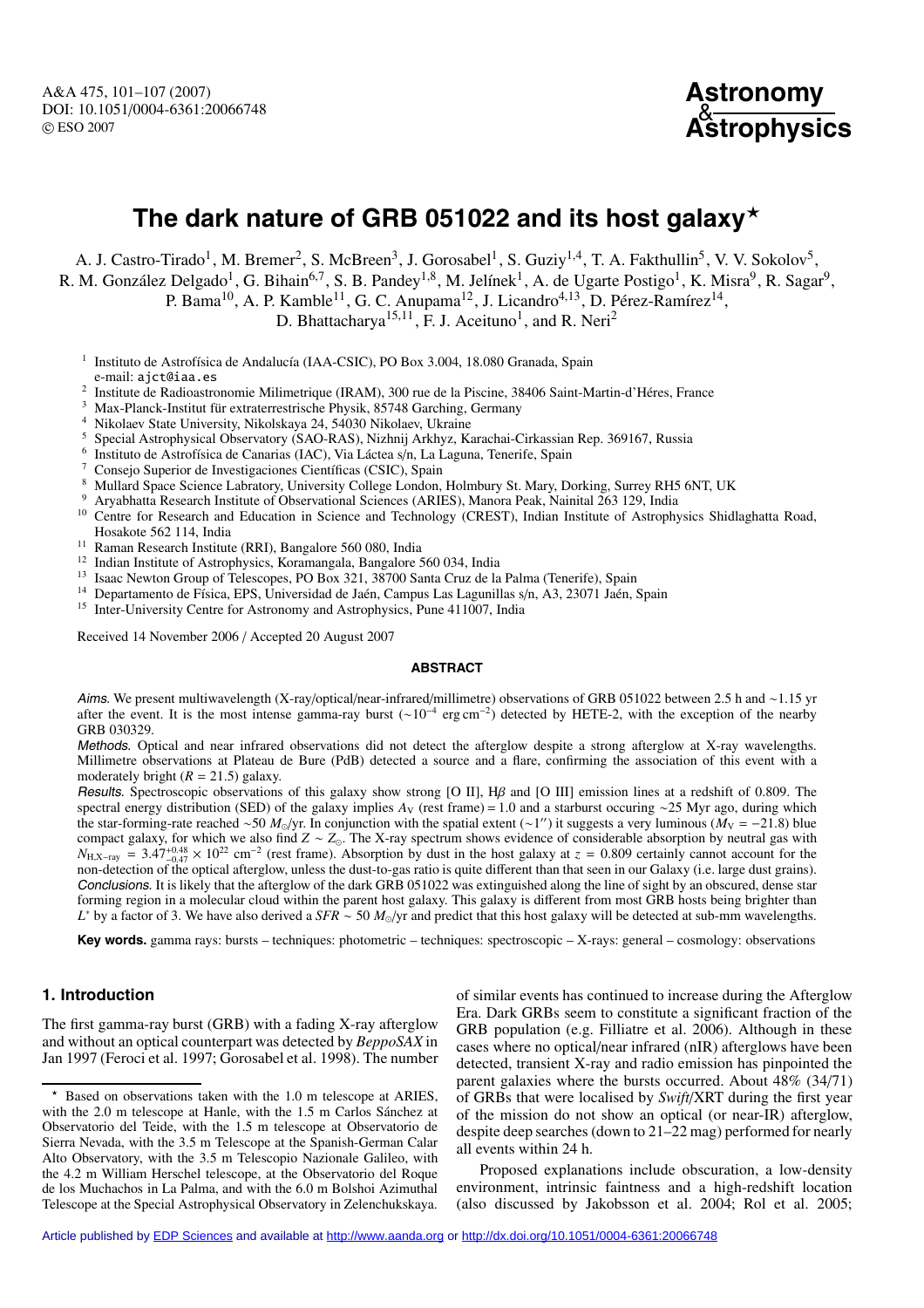| Date of exposure UT | Telescope/          | Filtre/        | Exposure time | Limiting  |
|---------------------|---------------------|----------------|---------------|-----------|
| (mid exposure)      | Instrument          | Grism          | (seconds)     | magnitude |
| 22 Oct. 05, 16:18   | 2.0HCT (HFOSC)      | R              | 600           | 22.5      |
| 22 Oct. 05, 17:00   | 2.0HCT (HFOSC)      | Ι              | 600           | 21.8      |
| 22 Oct. 05, 17:20   | $1.0ST$ (CCD)       | R              | 900           | 20.8      |
| 24 Oct. 05, 20:45   | $1.50$ SN (CCD)     | B              | 1800          | 23.0      |
| 24 Oct. 05, 22:15   | $1.50$ SN (CCD)     | V              | 720           | 22.5      |
| 24 Oct. 05, 19:40   | 1.5OSN (CCD)        | R              | 120           | 22.2      |
| 24 Oct. 05, 19:43   | $1.50$ SN (CCD)     | I              | 120           | 21.3      |
| 26 Oct. 05, 20:00   | 1.50SN (CCD)        | U              | 3000          | 22.9      |
| 31 Oct. 05, 03:30   | 1.5OSN (CCD)        | U              | 6000          | 23.4      |
| 07 Nov. 05, 22:47   | 4.2WHT (ISIS)       | <b>R300B</b>   | 5400          |           |
| 07 Nov. 05, 22:47   | $4.2WHT$ (ISIS)     | <b>R300B</b>   | 1800          |           |
| 07 Nov. 05, 23:24   | 4.2WHT (ISIS)       | <b>R300R</b>   | 3600          |           |
| 12 Dec. 06, 17:02   | 6.0BTA (SCORPIO)    | VPHG400        | 7200          |           |
| 23 Oct. 05, 01:56   | $1.5TCS$ (CAIN-2)   | $K_S$          | 1800          | 18.0      |
| 23 Oct. 05, 02:42   | $1.5TCS$ (CAIN-2)   | $\overline{J}$ | 1800          | 19.0      |
| 23 Oct. 05, 23:30   | $1.5TCS$ (CAIN-2)   | H              | 1800          | 18.5      |
| 24 Oct. 05, 00:20   | $1.5TCS$ (CAIN-2)   | $K_{S}$        | 1800          | 18.0      |
| 20 Nov. 05, 20:52   | 3.5TNG (NICS)       | $\overline{J}$ | 1200          | 20.0      |
| 20 Nov. 05, 21:28   | 3.5TNG (NICS)       | Н              | 1200          | 19.5      |
| 14 Oct. 06, 00:39   | 3.5CAHA (OMEGA2000) | Η              | 2400          | 20.0      |

**Table 1.** Journal of optical and near-infrared (nIR) frames taken on the GRB 051022 field.

Fynbo et al. 2001). The first possibility could be due to: i) a high column density of gas around the progenitor like a dusty, clumpy medium in a giant molecular cloud (GMCs, Lamb 2001) or ii) to dust in the host galaxy at larger distances which can account for only ∼10% of the events (discussed in Piro et al. 2002). The occurrence of a burst in a low-density ambient medium (Taylor et al. 2000) will result in a very dim afterglow, although this seems unlikely due to the accepted association between longduration GRBs and core-collapse supernova whose progenitors would not have had time to travel too far from their birth places in star-forming regions. The high-*z* case, in which the Ly- $\alpha$  forest emission will affect the optical band, it is only applicable for ≥10% of the events (see Gorosabel et al. 2004).

Therefore it is essential to find new potential dark GRBs and to study whether the *darkness* is due to the obscuration scenario (the a-priori most plausible scenario for the reasons given above). Thus, the bright GRB 051022 constituted a perfect case study. It was discovered by *HETE-2* on 22 Oct. 2005 (Olive et al. 2005). The burst started at 13:07 UT and lasted for  $\approx$  200 s, putting it in the "long-duration" class of GRBs (Tanaka et al. 2005). It was also observed by *Mars Odyssey* and Konus/*WIND* (Hurley et al. 2005). It had a fluence of  $(2.20 \pm 0.02) \times 10^{-5}$  erg cm<sup>-2</sup> in the 2–30 keV range and (1.40 ±  $(0.02) \times 10^{-4}$  erg cm<sup>-2</sup> in the 30–400 keV energy band, making it the highest fluence event detected by *HETE-2* in its 6-yr lifetime, with the sole exception of the nearby GRB 030329 (Ricker 2005). The average spectrum of the prompt emission was best fit by an absorbed Band model with  $\alpha = 1.01_{-0.03}^{+0.02}$ ,  $\beta = 1.95_{-0.14}^{+0.25}$ ,  $E_{\text{peak}} = 213 \pm 18 \text{ keV}$  with  $N_{\text{H}} = (1.51^{+0.53}_{-0.50}) \times 10^{22}$  atoms cm<sup>-2</sup> (Nakagawa et al. 2006). Golenetskii et al. (2005) report the best fit to the Konus data is a power law with exponential cutoff model with alpha =  $1.176 \pm 0.038$  and  $E_{\text{peak}} = 510^{+37}_{-33}$  keV in the 20 keV–2 MeV energy range, a higher value than derived by *HETE-2*. The prompt dissemination (55.0 s) of the GRB position by *HETE-2* enabled rapid responses by automated and robotic telescopes like ROTSE-III (Schaefer et al. 2005) and ART (Torii et al. 2005), although no prompt optical afterglow was detected. *Swift* slewed and started data acquisition (about 3.5 h after the event) and fading X-ray emission was detected

by the XRT, which can be considered as the first clear detection of the afterglow from GRB 051022 (Racusin et al. 2005a). This result triggered a multiwavelength campaign at many observatories aimed at detecting the afterglow at other wavelengths.

Here we report the results of the multiwavelength observations carried out, from millimetre wavelengths to the X-ray band, for both the afterglow and for the host galaxy, and we discuss the implications of the study for dark GRBs.

# **2. Observations and data reduction**

#### 2.1. Optical and near-IR observations

Target of opportunity (ToO) observations in the optical were started 2.9 hr after the event using the 1.0 m telescope (+CCD) at ARIES and the 2.0 m telescope (+ HFOSC camera) at Hanle (near Himalaya in India). Additional optical observations were made at 1.5 m telescope (+ CCD) at Observatorio de Sierra Nevada in Granada (Spain). Near-IR (nIR) observations were started at the 1.5 m Carlos Sánchez telescope (+ CAIN-2) at Observatorio del Teide in Tenerife (Spain) and with the 3.5 m Telescopio Nazionale Galileo (+ NICS) at Observatorio del Roque de Los Muchachos in La Palma (Spain). Spectroscopic observations of the potential host galaxy were conducted at the 4.2 m William Herschel Telescope at La Palma on 7 Nov. 2005, using ISIS with the blue arm centred at  $4500 \text{ Å}$  and the R300B grating (3200–5300 Å, dispersion 0.86 Å/pix) and the red arm centred at 6450 Å and the R300R grating (5300–7600 Å, dispersion 0.84 Å/pix). A second spectrum was obtained with the red arm centred at 8650 Å and the R300R grating (7500– 9800 Å, dispersion 0.86 Å/pix). A third spectrum was obtained at the 6.0m Bolshoi Azimuthal Telescope (BTA) in Caucasus on 12 Dec. 2006, using SCORPIO with the VPHG400 holographic grism (3500–9500 Å, 15 Å resolution). The observation log is presented in Table 1.

In order to determine the magnitudes in all our optical and nIR images, we used aperture photometry with the DAOPHOT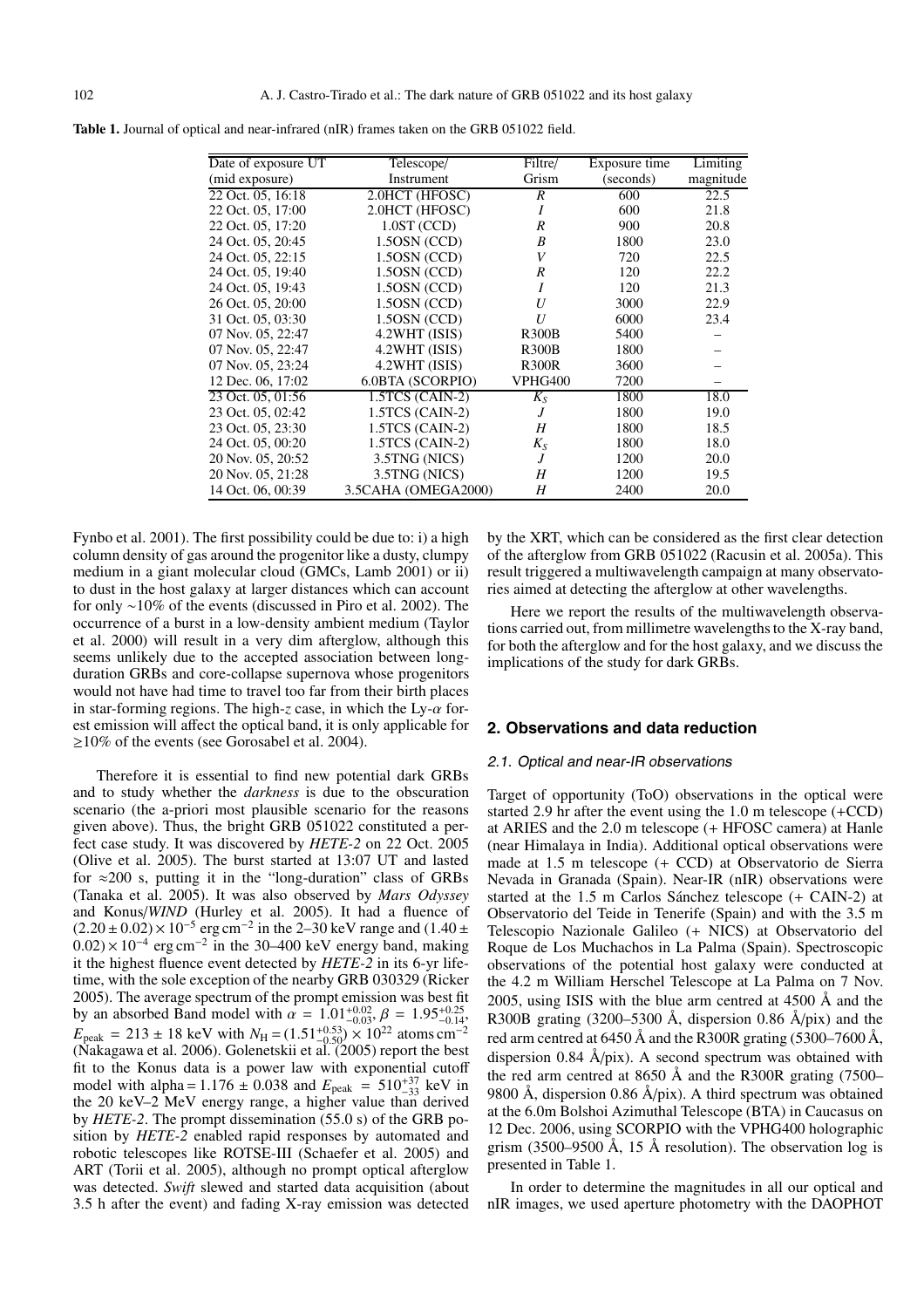

**Fig. 1.** The *BVR*-band composite image of the GRB 051022 field taken at the 1.5 m OSN on 26 Oct. 2005. The potential host galaxy is the bluest object in the field, close to the centre of the image. The field is  $2.1 \times 1.7$  with North up and East to the left.

routine under IRAF<sup>1</sup>. The potential host galaxy was revealed in the optical (Fig. 1). The optical field was calibrated using the calibration provided by Henden (2005). The nIR images were calibrated using the 2MASS Catalogue.

The spectroscopic observations were reduced under IRAF following the standard procedure to correct the frames from bias and flatfield. The spectra are also calibrated in wavelength and flux, making use of a spectrophotometric standard star (using a 30" mask) and taking into account a correction factor for the slit losses.

# 2.2. Millimetre observations

Additional mm observations were obtained at the Plateau de Bure Interferometer (PdBI) as part of an on-going ToO programme. The PdBI observed the source on Oct. 23, 24, 28, 30 and Nov. 1, in a compact 6 and 5 antenna D configuration. The data reduction was done with the standard CLIC and MAPPING software distributed by the Grenoble GILDAS group, the flux calibration is relative to the carbon star MWC349. Amplitude and phase calibration were relative to the quasar 3C 454.3. The observing log is presented in Table 2.

# 2.3. X-ray observations

The XRT on *Swift* began to observe GRB 051022 ∼3.5 h after the trigger and detected a decaying X-ray source in the *Swift*/XRT field at position  $RA(J2000) = 23^h56^m4.1^s$ , Dec(J2000) = +19°36′25″ (Racusin et al. 2005a). The XRT observations are in Photon Counting (PC) mode and were reduced using the standard xrtpipeline (version 0.10.4) for XRT data analysis software<sup>2</sup> using the most recent calibration files. The spectral data were analysed with the XSPEC version 11.3 (Arnaud 1996).

The first two observations show evidence of mild pile up and an annular source region rather than a circular one was used in

lheasoft/download.html

both of these cases (for a detailed discussion of PC pile up in XRT see Vaughan et al. 2006). The radius of the affected inner annulus was determined by fitting the point spread function to the data and selecting regions where the data are are well fit by the point spread function. Inner annuli regions of  $10''$  and  $5''$ were excluded in this manner for orbit 1 and 2 respectively. The exposure map correction was used was to account for the presence of bad columns close to the centre of the source image. In addition, the count rate was manually corrected for the loss of counts incurred by the use of an annular extraction region for the pile up correction.

#### **3. Results and discussion**

The afterglow was detected at X-ray and millimetre wavelengths, but not in the optical or near infrared bandpasses. The latter non-detections are in agreement with the upper limits reported by ROTSE-III (Schaefer et al. 2005) and ART (Torii et al. 2005).

#### 3.1. No optical/nIR afterglow

The *Swift*/XRT detected the X-ray afterglow for GRB 051022 (Racusin et al. 2005a), allowing us to promptly identify two objects (dubbed "A" and "B", adopting the naming convention introduced by Castro-Tirado et al. 2005) in the surroundings of the XRT X-ray error box. Only object "B" was located inside the box while "A" was just 1.5 arcsec outside. Neither of the two objects were found to be varying in our images, in agreement with other early time reports by Nysewander et al. (2005) or Burenin et al. (2005).

In order to estimate the optical and nIR limiting magnitudes of the possible underlying transient at these wavelengths, we simulated a point source underlying in the host galaxy, making use of the PSF in nearby stars in the field in both the deep *R*<sup>c</sup> and  $K<sub>S</sub>$ -band images, and determined the limiting magnitude at which the simulated point source would remain detected at a  $3\sigma$  level by our detection software. These values,  $R = 21.5$  and  $K<sub>S</sub> = 18.0$ , are used hereafter.

#### 3.2. Millimetre afterglow: flaring activity ?

In order to detect the elusive afterglow, mm observations were conducted at PdBI 33 hr after the burst. The afterglow was successfully detected, with a flux density of  $1.14 \pm$ 0.28 mJy at 90 GHz, at a position  $RA(J2000) = 23^{h}56^{m}04.15^{s}$ , Dec(J2000) = +19°36′25′′ 1 (±0′′ 6). The source was coincident, within errors, with the above-mentioned source B, which was found to be extended on images taken by Berger & Wyatt (2005). Thus, the position of the millimetre afterglow position is superimposed on a bright optical/nIR potential host galaxy. The mm afterglow faded substantially in 24 h and the object was not detected on 24 or 28 October. Another detection was obtained on 31 October (see Fig. 2), thus confirming the trend observed at 4.8 GHz (Fig. 1 of Rol et al. 2007). Such a mm reflaring at late epoch might be caused by an energy injection episode but the lack of detailed observations at other wavelengths prevents confirmation.

We also unsuccessfully searched for line emission around the 3mm wavelength and therefore "cut" the spectral information of the 90 GHz observations into large velocity bins (100,  $200 \text{ km s}^{-1}$ ) to check if there is a line profile (which should have

<sup>&</sup>lt;sup>1</sup> IRAF is distributed by the NOAO, which are operated by USRA, under cooperative agreement with the US NSF.

<sup>2</sup> http://swift.gsfc.nasa.gov/docs/software/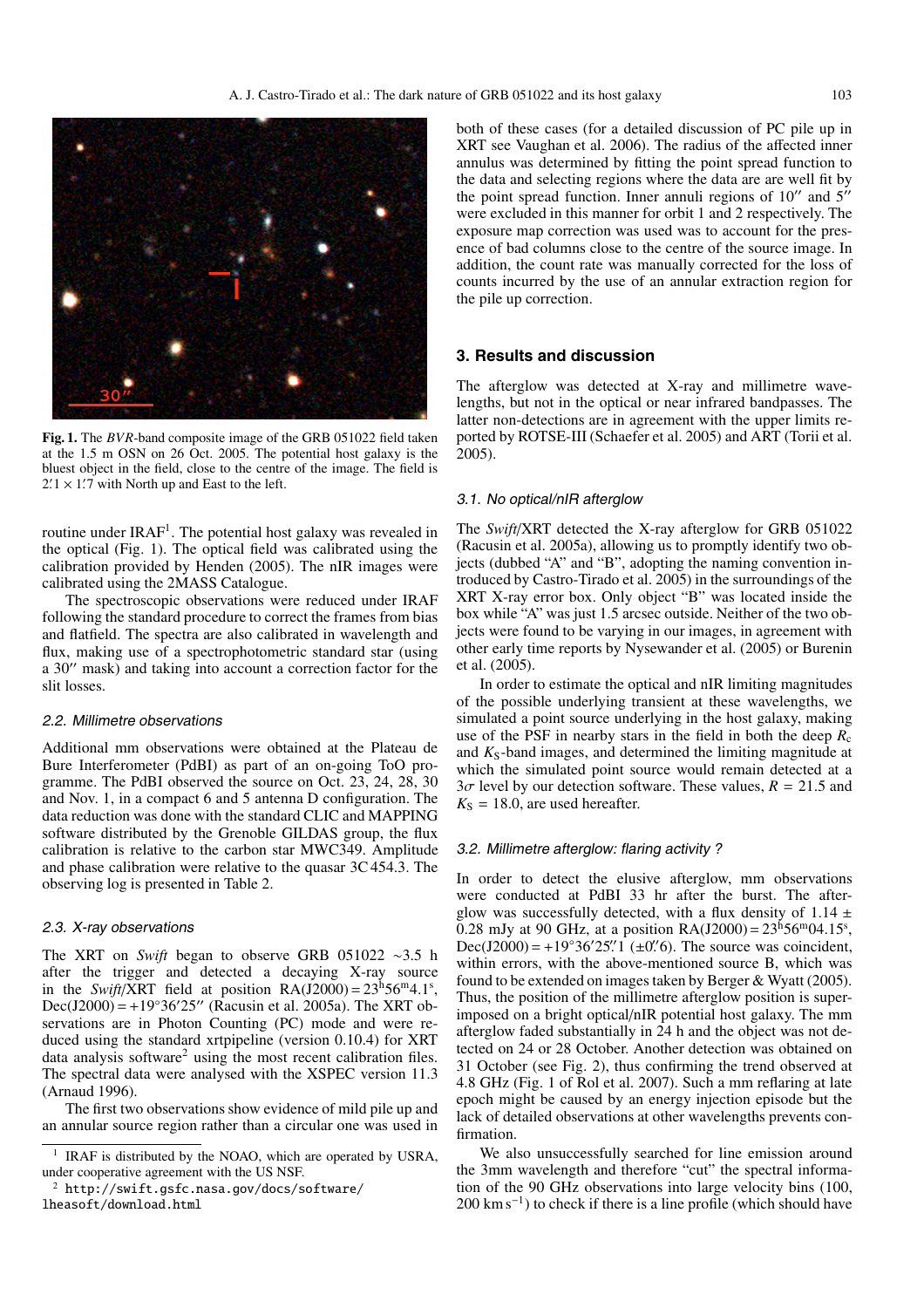**Table 2.** Journal of millimetre (mm) observations of the GRB 051022 field.

| Date of 2005 UT               | Configuration | Flux             | Frequency | Beam              | Position angle |
|-------------------------------|---------------|------------------|-----------|-------------------|----------------|
| (start time – end time)       |               | $(mJy1\sigma)$   | (GHz)     | (arcsec)          |                |
| 23. Oct. 20:42–23. Oct. 23:27 | 6Dp           | $1.14 \pm 0.28$  | 90.808    | $8.7 \times 4.0$  | $-103$         |
|                               |               | $0.02 \pm 1.68$  | 217.827   | $8.9 \times 1.7$  | $+64$          |
| 24. Oct. 19:17–25. Oct. 01:44 | 6Dp           | $0.08 \pm 0.17$  | 86.243    | $9.1 \times 4.6$  | $+79$          |
|                               |               | $-2.42 \pm 0.85$ | 232.032   | $4.7 \times 1.6$  | $+73$          |
| 28. Oct. 20:44–29. Oct. 01:28 | 6Dp           | $-0.33 \pm 0.44$ | 86.243    | $9.2 \times 3.8$  | $-96$          |
|                               |               | $1.81 \pm 3.40$  | 232.032   | $2.5 \times 1.8$  | $+57$          |
| 30. Oct. 15:27–30. Oct. 18:20 | 5Dp           | $3.48 \pm 1.05$  | 90.229    | $10.7 \times 3.5$ | $-57$          |
| 01. Nov. 15:54–01. Nov. 21:39 | 5Dp           | $-0.50 \pm 0.26$ | 86.243    | $8.0 \times 3.8$  | $-69$          |
|                               |               | $0.55 \pm 1.35$  | 221.501   | $3.0 \times 1.4$  | $-63$          |



**Fig. 2.** The 3 mm wavelength afterglow lightcurve of GRB 051022 obtained at PdBI. Detections were obtained at 90 GHz (filled circles) whereas only upper limits were obtained at 86 GHz.



**Fig. 3.** The *Swift*/XRT light curve of GRB 051022. A break at ∼2×105 s is apparent on the data.

a signal-to-noise ratio  $\geq$ 3, because the average over the whole continuum band would mix the line with noise and weaken it).

#### 3.3. The X-ray afterglow

The X-ray light curve of GRB 051022 in the energy range 0.3 to 10 keV is shown in Fig. 3. The data is best fit by a broken power law with pre-break index,  $\alpha_{X1} = 1.50 \pm 0.07$ , post-break index  $\alpha_{X2} = 2.47 \pm 0.40$  and a break at  $216 \pm 55$  ks using a smoothing factor of 10. The fit is roughly consistent with the values reported



**Fig. 4.** Pre-break spectra of GRB 051022 including orbits 1, 2 and 3 to 7 separately. The spectra are offset as indicated for clarity of presentation.



**Fig. 5.** The SED of the GRB 051022 afterglow at  $T_0 + 33$  h (prior to the 2.9 day break time reported by Racusin et al. 2005). We consider  $p =$ 2.6, assuming the slow-cooling regime. We have also included the radio detections at the WSRT and VLA (van der Horst et al. 2005; Cameron & Frail 2005), as well as the 220 GHz and optical and near-IR upper limits reported in this paper. The initial parameters given at  $T_0 + 0.06$  days are  $v_a = 5.1 \times 10^9$  Hz,  $v_m = 6.5 \times 10^{14}$  Hz,  $v_c = 2.1 \times 10^{17}$  Hz and  $F_{\nu, \text{max}} = 5.5 \text{ mJy}.$ 

by Racusin et al. (2005b) who obtain a pre-break power law index of  $1.33 \pm 0.07$ , a break at  $2.9 \pm 0.2$  days  $(250 \pm 17$  ks) after which the power-law index changed to  $3.6 \pm 0.4$  and the differences can likely be attributed to the availability of new software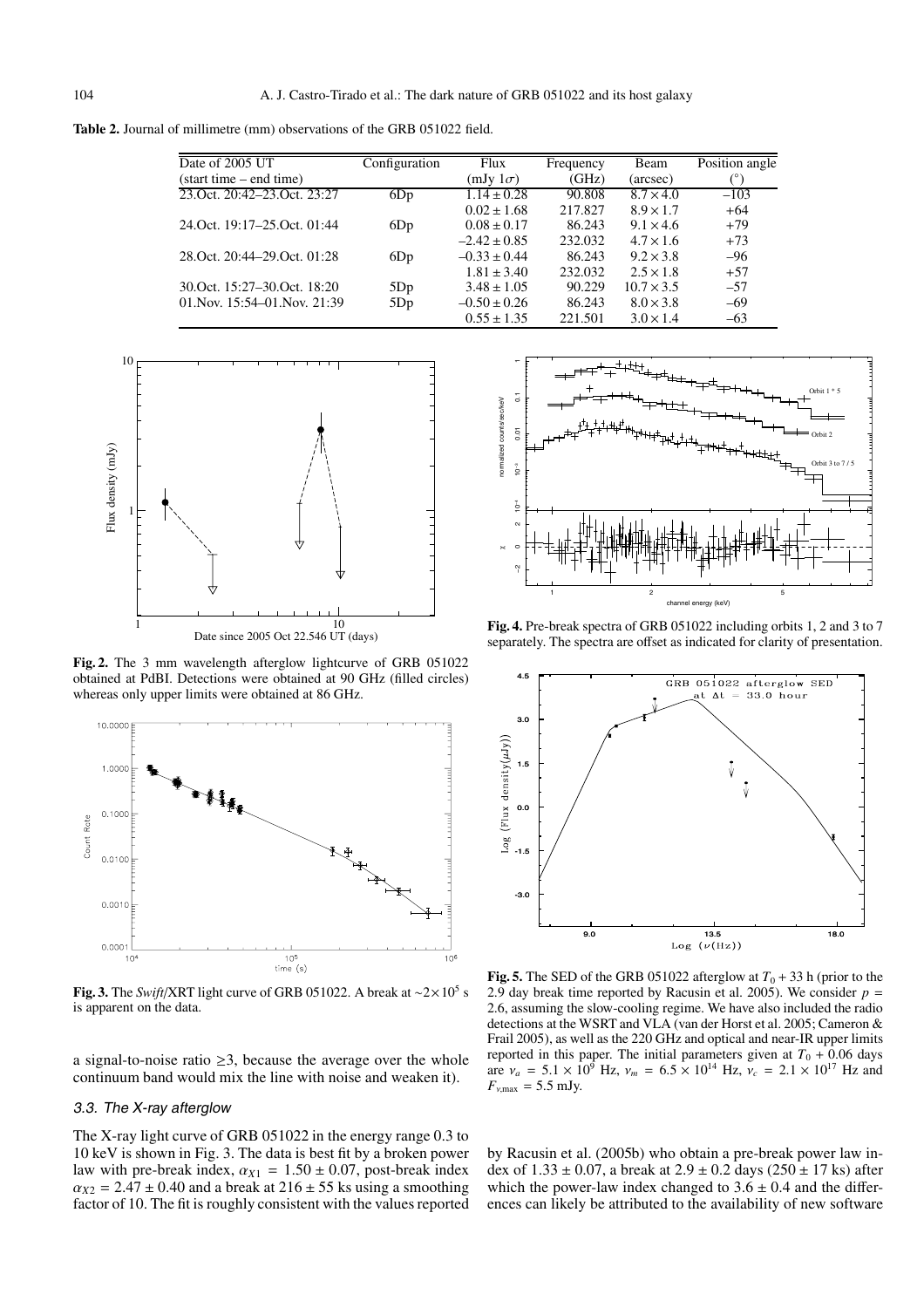and responses. Rol et al. (2007) report an earlier break time of 110<sup>+</sup><sup>21</sup> <sup>−</sup>23ks based on the *Swift*/XRT and *Chandra* data.

The spectra shown in Fig. 4 were extracted individually for orbit 1, 2 and 3 to 7 and were fit simultaneously. The data have 20 counts per bin. The pre-break X-ray spectra can be fit by a photon index  $\Gamma = 2.25 \pm 0.15$  and a column density of  $(0.85^{+0.12}_{-0.11}) \times 10^{22}$  cm<sup>-2</sup> with  $\chi^2/\text{d.o.f.} = 81/93$ . A value of  $3.47^{+0.48}_{-0.47} \times 10^{22}$  cm<sup>-2</sup> was obtained for the extra absorption by a cold neutral gas within the host galaxy at redshift 0.809, in addition to the absorption within our own galaxy which is  $4.09 \times$ 10<sup>20</sup> cm−<sup>2</sup> (Dickey & Lockman 1990) . We find no evidence for spectral evolution in the X-ray spectrum of GRB 051022. This analysis is in agreement with the XRT results obtained by Butler et al. (2005) and and Rol et al. (2007). Nakagawa et al. (2006) derive a higher value of the column density of  $8.8^{+1.9}_{-1.8} \times 10^{22}$  cm<sup>-2</sup>. The angle of the column density of  $3.6_{-1.8}$   $\times$  10  $\degree$  cm (rest frame) in the prompt emission, and Rol et al. (2007) point out that this could indicate a change in absorption between the early *HETE-2* observations and those of the XRT.

#### 3.4. Spectral energy distribution modelling

We have determined the spectral energy distribution (SED) for GRB 051022 at  $T_0+33$  h at time of the PdB observations (Fig. 5). The data are well fit by a jet model with  $p = 2.6 \pm 0.2$ , as  $\alpha = (3p - 2)/4$  and  $\beta = p/2$  for pre-break (isotropic emission) and  $v_X > v_c$  derived from the X-ray data and assuming the slowcooling regime (Sari et al. 1998). We cannot distinguish whether the external medium is ISM ( $\rho$  = constant) or a stellar wind profile ( $\rho \propto r^{-2}$ ). We have also included the radio detections at the WSRT and VLA (van der Horst et al. 2005; Cameron & Frail 2005).

#### 3.5. The obscuring medium

GRB 051022 is located undoubtely in the dark GRB locus of the *F*opt−*F*X-ray diagram of Jakobsson et al. (2004). Clearly the reason that the afterglow was not detected either at optical or at nIR wavelengths is due to obscuration along the line of sight. The spectral energy distribution can be used to estimate the amount of extinction by dust at optical wavelengths and predicts a magnitude  $R \sim 18.3$  at  $T_0 + 33$  h. The *R* band upper limit from our observations is 21.5 mag and therefore we infer a considerable extinction toward GRB 051022, with a lower limit  $A_R$  = 3.2 mag in the observer frame. This is equivalent to  $A_V = 1.7$  mag in the rest frame at  $z = 0.809$  (see next subsection) from which an equivalent Hydrogen column density at rest frame of  $N_{\text{H,out}}$  ≥ 0.4 × 10<sup>22</sup> cm<sup>-2</sup> is derived, assuming the relationship  $A_V = 0.56 \times N_H (10^{21} \text{ cm}^{-2}) + 0.23 \text{ of Predehl} \&$ Schmitt (1995). A value of  $N_{\text{H,X-ray}} = (3.47 \text{ } ^{+0.48}_{-0.47}) \times 10^{22} \text{ cm}^{-2}$ (rest frame) was derived from the X-ray data assuming the absorbing material being in a neutral cold state. Therefore, the ratio of  $N_{\text{H.X-ray}}/N_{\text{H,out}}$  is less than 9.

Comparable values of  $N_{H,X-ray}$  (rest frame) were found in other GRBs like GRB 980703 (Galama & Wijers 2001) and GRB 050401 (Campana et al. 2006). Substantially higher values were found in another two dark GRB host galaxies GRB 970828 (Djorgovski et al. 2001) and GRB 000210 (Piro et al. 2002), assuming the gas-to-dust ratio is compatible with the Galactic value.

Is it possible that the absorption took place in the circumburst environment of the GRB by the ISM of the host galaxy? The value of  $A_V = 1.0$  derived from the host galaxy SED (see Sect. 3.4) cannot account for the properties of this event

**Fig. 6.** The optical spectrum of the GRB 051022 host galaxy taken at the 6.0 m BTA (+SCORPIO) on 12 Dec. 2006. No correction for Galactic extinction has been applied. Residuals of sky emission features are visible above 7700 Å. The three emission lines detected are consistent with  $z = 0.809 \pm 0.002$ .

assuming a dust-to-gas ratio similar to the Galactic value. Therefore the remaining possibility is that absorbing medium is a giant molecular cloud (GMC) along the line of sight and within the parent host galaxy where such high column densities would be expected. This is also supported by the high absorption column densities (within errors) derived from the *HETE-2* and *Swift*/XRT observations (see also Nakagawa et al. 2006).

#### 3.6. The nature of the host galaxy

The optical spectrum of the GRB 051022 host galaxy (Fig. 6) shows one prominent emission line at 6731 Å which we interpreted as [O II] 3727 Å at a redshift  $z = 0.806 \pm 0.001$ . This is confirmed by the additional detection of [O III] 5007 Å at 9071 Å and H $\beta$  at 8806 Å consistent with  $z = 0.811$ . The [O III] 4946 Å falls within prominent sky lines and could not be accurately determined. The emission lines strengths were measured using a Gaussian fit in IRAF *splot*. The details are presented in Table 4. No correction for either Galactic extinction or underlying Balmer absorption is applied. This redshift is in agreement with the value  $z = 0.8$  reported by Gal-Yam et al. (2005). The corresponding luminosity distance is  $D_{L} = 5.09 \pm 1.00$ 0.20 Gpc (assuming  $H_0 = 71 \text{ km s}^{-1} \text{ Mpc}^{-1}$ ,  $\Omega_{\text{m}} = 0.27 \text{ and}$  $\Omega_{\Lambda} = 0.73$ ), from which Rol et al. (2007) derived a collimationcorrected energy released in gamma-rays for GRB 051022 of  $(8-18) \times 10^{50}$  erg.

We derive a lower limit on the star formation rate (*SFR*) from the strength of the [O II] line, applying the calibration of Kennicutt (1998), *SFR*  $(M_{\odot}/yr) = (1.4 \pm 0.4) \times 10^{-41}$  *L*<sub>[OII]</sub>. Using the measured line luminosity as a lower limit implies  $SFR(M_{\odot}/yr)$  > 3.2  $M_{\odot}/yr$  and the *SFR* becomes *SFR*( $M_{\odot}/yr$ ) =  $(48 \pm 3)$  *M*<sup> $\odot$ </sup>/yr when the intrinsic  $A_V = 1.0$  is taken into account.

Another independent measurement for the *SFR* can be obtained from the UV continuum at 2800 Å, which is produced by massive stars in the galaxy. Using the host galaxy SED, and the Kennicutt (1998) estimator,  $(M_{\odot}/yr) = 1.4 \times$  $10^{-28}$   $L_{\nu(UV)}$  (erg s<sup>-1</sup> Hz<sup>-1</sup>), we derive a lower limit for the  $SFR(UV)(M_{\odot}/yr) \ge 8$  *M* $_{\odot}/yr$ , which becomes *SFR*(UV)( $M_{\odot}/yr$ ) = 59  $M_{\odot}/yr$  when the intrinsic  $A_V$  = 1.0

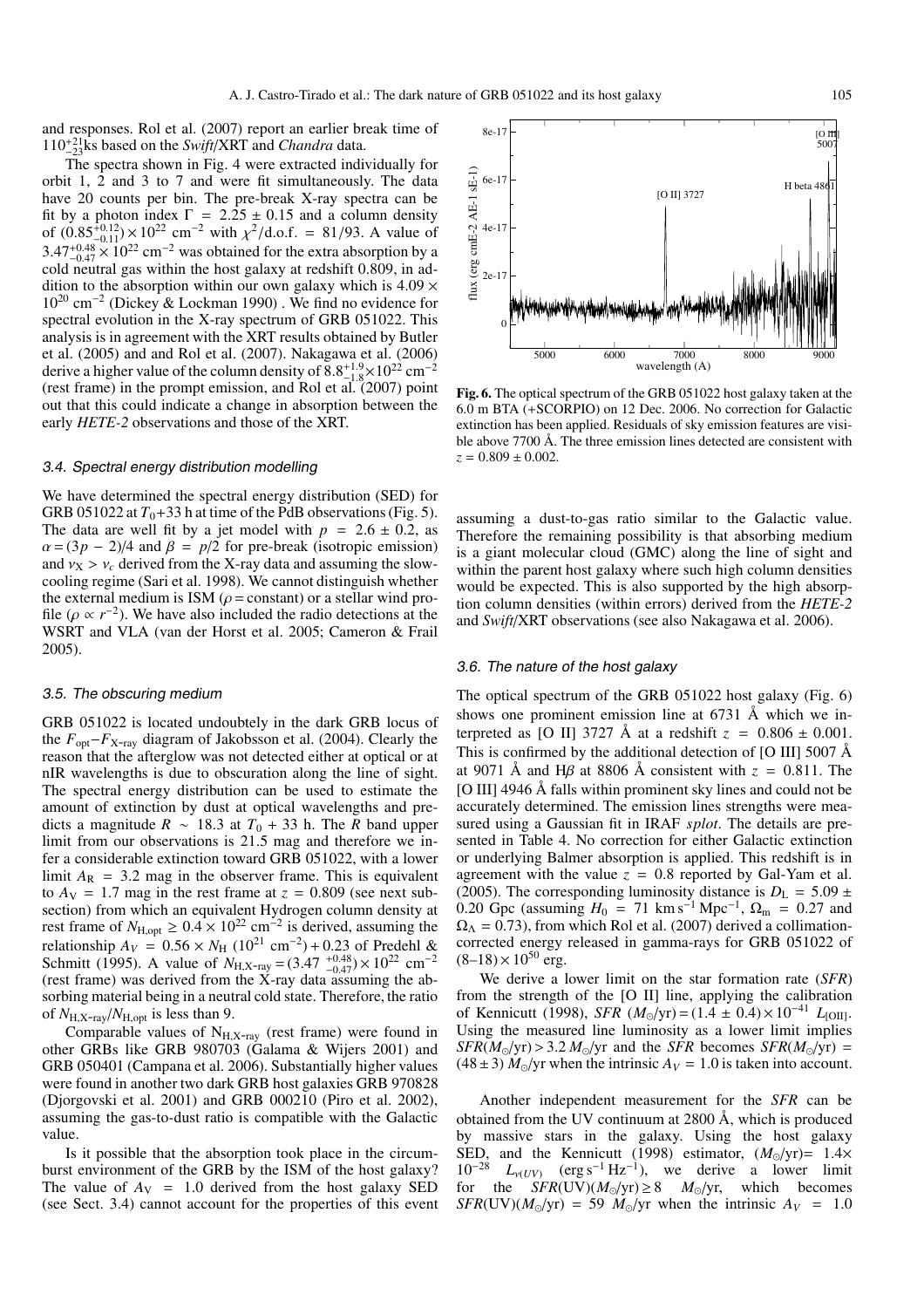

|  |  | $22.60 \pm 0.20$ $22.61 \pm 0.10$ $21.93 \pm 0.12$ $21.50 \pm 0.10$ $20.84 \pm 0.12$ $20.36 \pm 0.12$ $19.30 \pm 0.08$ $18.15 \pm 0.23$ |  |
|--|--|-----------------------------------------------------------------------------------------------------------------------------------------|--|



**Fig. 7.** The SED of the GRB 051022 host galaxy from the *U* to the  $K<sub>S</sub>$  band. The data are well fit ( $\chi^2$ /dof = 1.04) by a Im model with considerable extinction,  $A_V$  (host) = 1.0 mag and by a starburst episode starting ∼25 Myr ago.

is taken into account, and considering a correction factor for the 2800 Å wavelength.

The detection of [O II]  $\lambda$ 3727, H $\beta$   $\lambda$ 4861 and [O III]  $\lambda$ 5007 allowed us to estimate the value of the  $R_{23}$  metallicity indicator (Pagel et al. 1979). To calculate  $R_{23}$  we assumed a flux ratio of 1/3 of [O III]  $\lambda$ 4959 with respect to [O III]  $\lambda$ 5007. Assuming a host galaxy extinction of  $A_V = 1.0$  mag, a SMC-like extinction law (Pei 1992), and correcting for the Galactic extinction  $(E(B - V) = 0.06$ , according to Schlegel et al. 1998) we obtained a value of  $R_{23} = 4.0 \pm 0.3$ . However, without detections of other emission lines (like [N II]) we can not break the  $R_{23}$ degeneracy, and there are two possible metallicity values. Given that our [O III]/ [O II] flux ratio (once corrected for Galactic and host galaxy extinction) is ∼1, our *R*<sup>23</sup> yields 12 + log(O/H) values of ∼7.7 (lower branch) and ∼8.7 (upper branch), respectively (see Fig. 4 of Maier et al. 2004). The metallicity–luminosity relation at medium redshift galaxies (*z* = 0.64, Maier et al. 2004) predicts a metallicity around  $12 + \log(O/H) \sim 9.1$  for the bright absolute magnitude of our host ( $M_B$  = -21.8), hence supporting the metallicity obtained with the upper *R*<sup>23</sup> branch consistent with  $Z \sim Z_{\odot}$ .

The spectral energy distribution of the GRB 051022 host galaxy is shown in Fig. 7. The restframe colours (and therefore the associated K-corrections) have been obtained based on the HyperZ code (Bolzonella et al. 2000), fitting synthetic SED templates to our *UBVRIJK<sub>S</sub>*-band magnitudes derived from our own data (see Table 3 and correcting all for the Galactic reddening  $E(B - V) = 0.06$ , Schlegel et al. 1998). At  $z = 0.809$ , this is a rather luminous galaxy, with  $M_B = -21.8$  (or  $3 \times L^*$  adopting  $M_B = -20.6$  for a  $L^*$  galaxy from Schechter 1976).

Using an apparent size of  $\sim$ 1" in our images, this would correspond to about 8 kpc at  $z = 0.809$ , typical of compact galaxies and therefore it is possible that the GRB 051022 host would be a blue compact galaxy. Its  $M_B$  value would place it at the top of their luminosity distribution (Bergvall & Östlin 2002).

The mass of the GRB 051022 can be determined using several methods: i) from the fitting performed with HyperZ, we get

**Table 4.** Emission lines detected in the GRB 051022 host galaxy.

| $Line$ ID               | $\lambda_{\rm obs}$ | Z.    | Flux $(10^{-16}$ erg cm <sup>-2</sup> s <sup>-1</sup> ) |
|-------------------------|---------------------|-------|---------------------------------------------------------|
| $[O II]$ $\lambda$ 3727 | 6730.7              | 0.806 | $9.4 \pm 0.3$                                           |
| Hβ $λ$ 4861             | 8806.3              | 0.811 | $7.9 \pm 0.6$                                           |
| [O III] $\lambda$ 5007  | 9070.6              | 0.811 | $13.4 \pm 0.5$                                          |

**Table 5.** Host galaxies of dark/grey GRBs.

| <b>GRB</b> |       | Redshift $A_V$ (host) | $M_{B}$ | Starburst age | <b>SFR</b>       |
|------------|-------|-----------------------|---------|---------------|------------------|
| (YYMMDD)   |       | (mag)                 |         | (Myr)         | $(M_{\odot}/yr)$ |
| 000210     | 0.842 | $^{(1)}$              | $-19.0$ | $\sim$ 180    | $\sim$ 2         |
| 000418     | 1.118 | 0.12                  | $-20.6$ | $\sim 50$     | ~28              |
| 051022     | 0.809 | 1.0                   | $-21.8$ | $\sim$ 25     | $\sim 50$        |

a lower limit of  $>4.3 \times 10^9$  *M*<sub>o</sub>; ii) following Bell et al. (2005), a value of  $2 \times 10^{10}$  *M*<sub> $\odot$ </sub> is derived; and iii)  $4 \times 10^{11}$  *M*<sub> $\odot$ </sub> from Brinchmann & Ellis (2000). The large scatter is caused by the asumptions inherent to each method.

How does the GRB 051022 host compare to other dark GRB host galaxies? Table 5 displays several properties for three dark/grey GRB host galaxies: GRB 000210 (Gorosabel et al. 2003a), GRB 000418 (Gorosabel et al. 2003b) and GRB 051022. As it can be seen, the GRB 051022 host galaxy seems to be a luminous galaxy ( $M_B = -21.8$ ), with a *SFR* of ~50  $M\odot/\text{yr}^{-1}$ , among the highest *SFR* found in *GRB* host galaxies.

# **4. Conclusions**

We have shown multiwavelength observations of the long duration gamma-ray burst detected by *HETE-2* (GRB 051022) between 2.5 h and ∼30 days after the event. Although a mm transient was found, no optical/nIR afterglow emission has been detected at the position of the X-ray afterglow detected by *Swift*.

The X-ray spectrum show evidence of absorption by neutral gas with  $N_{\text{H,X-ray}} = 0.85 \times 10^{22} \text{ cm}^{-2}$  (in the observer frame), but ISM absorption by dust in the host galaxy at  $z = 0.809$  cannot fully account for the non-detection of the optical (and nIR) afterglow. Therefore we are left with the possibility that that the afterglow was extinguished along the line of sight by a giant Molecular cloud (GMC) where the *N*<sub>H,X-ray</sub> values are typical to the one found here and therefore no optical/nIR afterglow could be detected as  $A_V \sim 50$  mag ( $A_K \sim 6$  mag).

GRB 051022 is one of the most intense dark GRBs detected in the afterglow era and its host galaxy is, unlike, most of the GRB hosts, brighter than *L*∗. We have also shown that the host galaxy is forming stars at a significant rate and derived a *SFR* (UV)  $\geq$  8  $M_{\odot}$ /yr. We foresee that this galaxy will be detected at sub-mm wavelengths as was the case for the host galaxies of GRB 000210 and GRB 000418 (Berger et al. 2003).

The synergy between missions like *HETE-2* and *Swift*, the latter being able to be repointed and detect the X-ray afterglow, will allow to study the population of dark GRBs to determine if extinction in the host galaxy (as we have argued in the case for